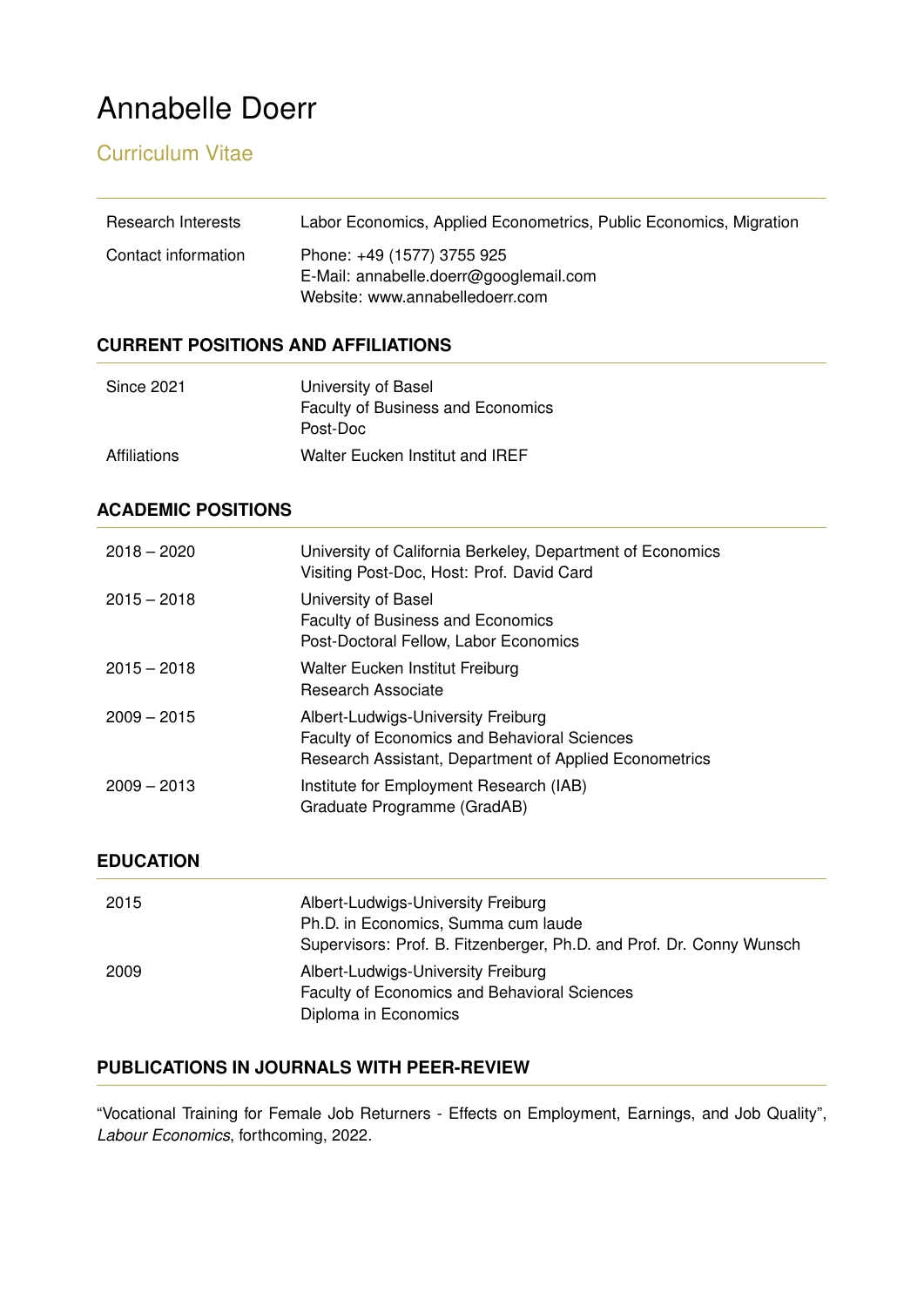"Collaborative tax evasion in the provision of services to consumers - A field experiment" (with Sarah Necker), *American Economic Journal: Economic Policy*, 13(4), 185-216, 2021.

"Identifying causal channels of policy reforms with multiple treatments and different types of selection" (with Anthony Strittmatter), *Journal of Econometric Methods*, 10(1), 67-88, 2021.

"Employment and Earnings Effects of Awarding Training Vouchers in Germany" (with Bernd Fitzenberger, Thomas Kruppe, Marie Paul and Anthony Strittmatter), *Industrial and Labor Relations Review*, 70(3), 767-812, 2017.

"Conceptual Lessons from the Evaluation Studies on Sectoral Minimum Wages in Germany" (with Bernd Fitzenberger), *Journal for Labour Market Research*, 49(4), 329-347, 2016.

"Training Vouchers, Local Employment Agencies and Policy Styles" (with Thomas Kruppe), *Journal for Labour Market Research*, 48(1), 41-56, 2015.

#### **WORKING PAPERS & WORK IN PROGRESS**

"Unregistered Work among Refugees - Findings from a List Experiment in Germany", (with Christoph Sajons and Carina Hartmann), WWZ Discussion Paper 01/2022, 2022.

"The Long-Term Effects of Job Training on Labor Market and Skills Outcomes in Chile" (with Rafael Novella), IDB Working Paper Series, IDP-WP-1156, 2020.

"Do Household Tax Credits Increase the Demand for Legally Provided Services?", (with Lilith Burgstaller and Sarah Necker), Working Paper, 2022.

#### **OTHER PUBLICATIONS (IN GERMAN)**

"Malteser Migrationsbericht - Fakten statt Stimmungslage" (with Lars P. Feld, Patrick Hirsch and Christop Sajons), Stiftung Malteser Migrationsbericht, 2017.

"Spagat zwischen Produktionsziel und Burgerinteressen – Digitalisierung in Wirtschaft und Gesellschaft ¨ 4.0", Zusammenfassung des 4. Symposiums - Ordnungspolitik für das dritte Jahrtausend, Aktionskreis Freiburger Schule, 2017.

"Ordnungspolitische Herausforderungen der Digitalisierung" (with Lars P. Feld, Ekkehard A. Kohler and ¨ Daniel Nientiedt), Konrad-Adenauer-Stiftung, 2015.

"Vorbereitende Forschung für die zweite Evaluationsrunde Mindestlöhne - Verbesserung und Erweiterung der Evaluationsmethoden" (with Bodo Aretz, Melanie Arntz, Holger Bonin, Sebastian Butschek, Bernd Fitzenberger, Terry Gregory, Nicole Gürtzgen, Holger Stichnoth and Thomas Walter), Verbesserung und Erweiterung der Evaluationsmethoden, Bundesministerium für Arbeit und Soziales, Berlin, 2014.

#### **PRESENTATIONS AT CONFERENCES AND INVITED TALKS**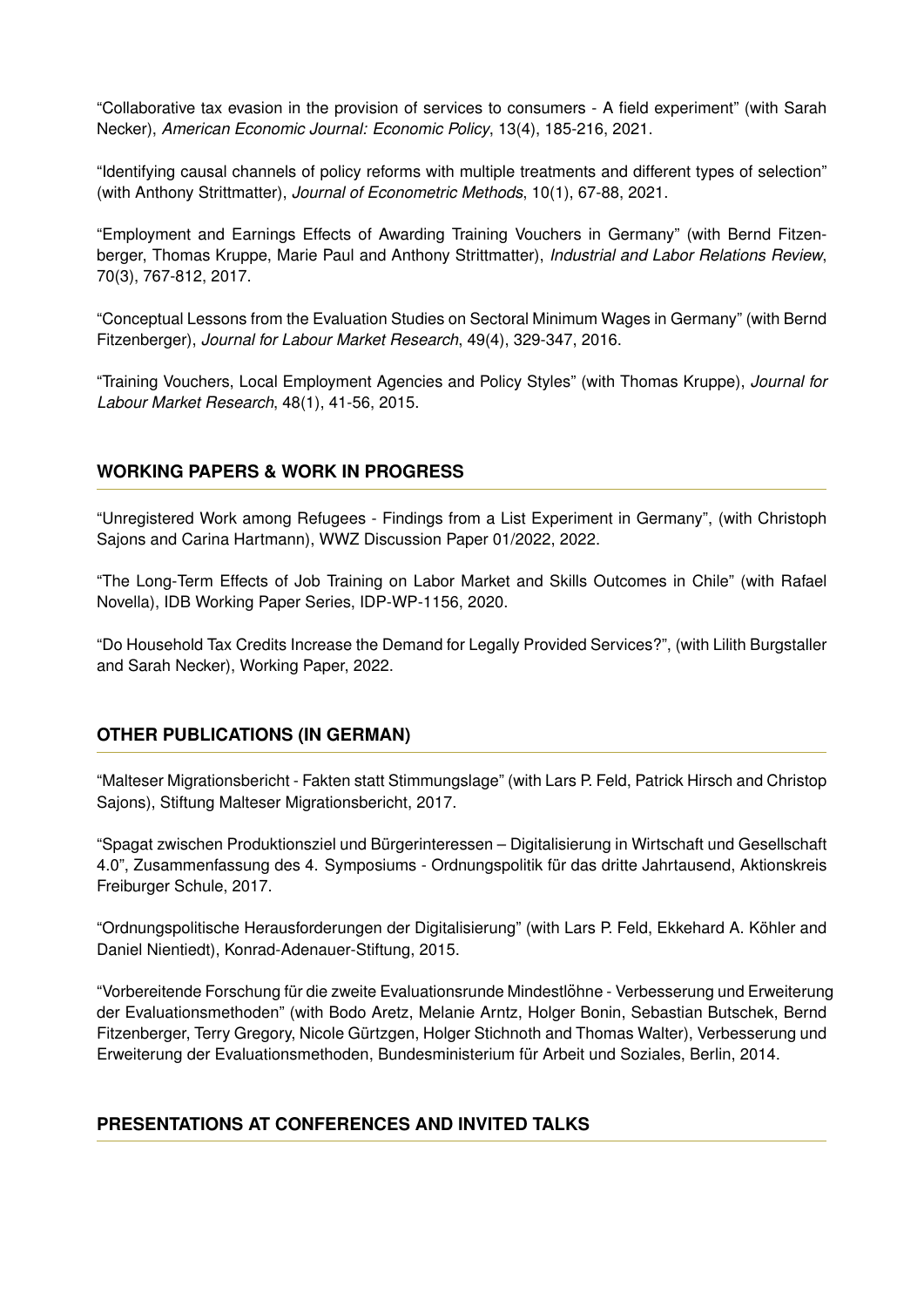- 2021 CSAE Economic Development in Africa Virtual, Economic Seminar University of Würzburg
- 2020 Economics Seminar CalPoly San Luis Obispo, Labor Lunch Seminar UC Berkeley
- 2019 Public Finance Seminar UC Berkeley, Labor Lunch Seminar UC Berkeley
- 2018 European Public Choice Society Rome, IAB-Colloquium Nuremberg, Vortragsreihe Stipendiaten Leopoldina Halle
- 2017 Jahrestagung des Vereins für Socialpolitik Vienna, Economics and Politics Seminar University of Heidelberg, Economics Lunch University of Basel
- 2016 Workshop of the Danish Labor Ministry Borkop, European Economic Association Geneva, Brown Bag Seminar HSG St. Gallen, Saarbrücker Tech Talk Saarbrücken, KAS-Kompakt Bremen
- 2015 Workshop of the Danish Labor Ministry Borkop, Economics Lunch University of Basel
- 2014 European Association of Labor Economists Ljubljana, Society of Labor Economists Conference Washington D.C., IZA Summer School Ammersee
- 2013 3rd joint Statistical Meeting DAGStat Freiburg, Canadian Economics Association Montreal, European Society for Population Economics Aarhus, Workshop of the Danish Labor Ministry Borkop
- 2012 Spring Meeting of Young Economists Mannheim, European Society for Population Economics Bern, European Association of Labor Economists, Bonn

## **GRANTS AND SCHOLARSHIPS**

| $2018 - 2021$ | Post-Doctoral Scholarship (150,000 EUR)<br>Leopoldina German National Academy of Sciences<br>Project: The supply of undeclared work in private households and behavioral<br>responses to tax incentives - A field experiment |
|---------------|------------------------------------------------------------------------------------------------------------------------------------------------------------------------------------------------------------------------------|
| $2019 - 2020$ | IREF Research Grant (6,000 EUR)<br>Institute for Research in Economic and Fiscal Issues<br>Project: Tax Evasion among the Unemployed (with Sarah Necker)                                                                     |
| $2019 - 2020$ | Research Grant (1,000 EUR)<br>Wissenschaftliche Gesellschaft Freiburg<br>Project: The Supply of Undeclared work in Online Markets - A Survey among<br>Contractors (with Sarah Necker)                                        |
| $2016 - 2018$ | Research Grant (5,000 EUR)<br>Wissenschaftliche Gesellschaft Freiburg<br>Project: The Supply of Undeclared work - A Field Experiment (with Sarah Necker)                                                                     |
| $2010 - 2013$ | Ph.D Scholarship (40,000 EUR)<br>Institute for Employment Research (IAB)<br>Project: The Effectiveness of Training Vouchers for the Unemployed                                                                               |
| $2014 - 2015$ | Travel Grant (1,500 EUR)<br>Wissenschaftliche Gesellschaft Freiburg                                                                                                                                                          |